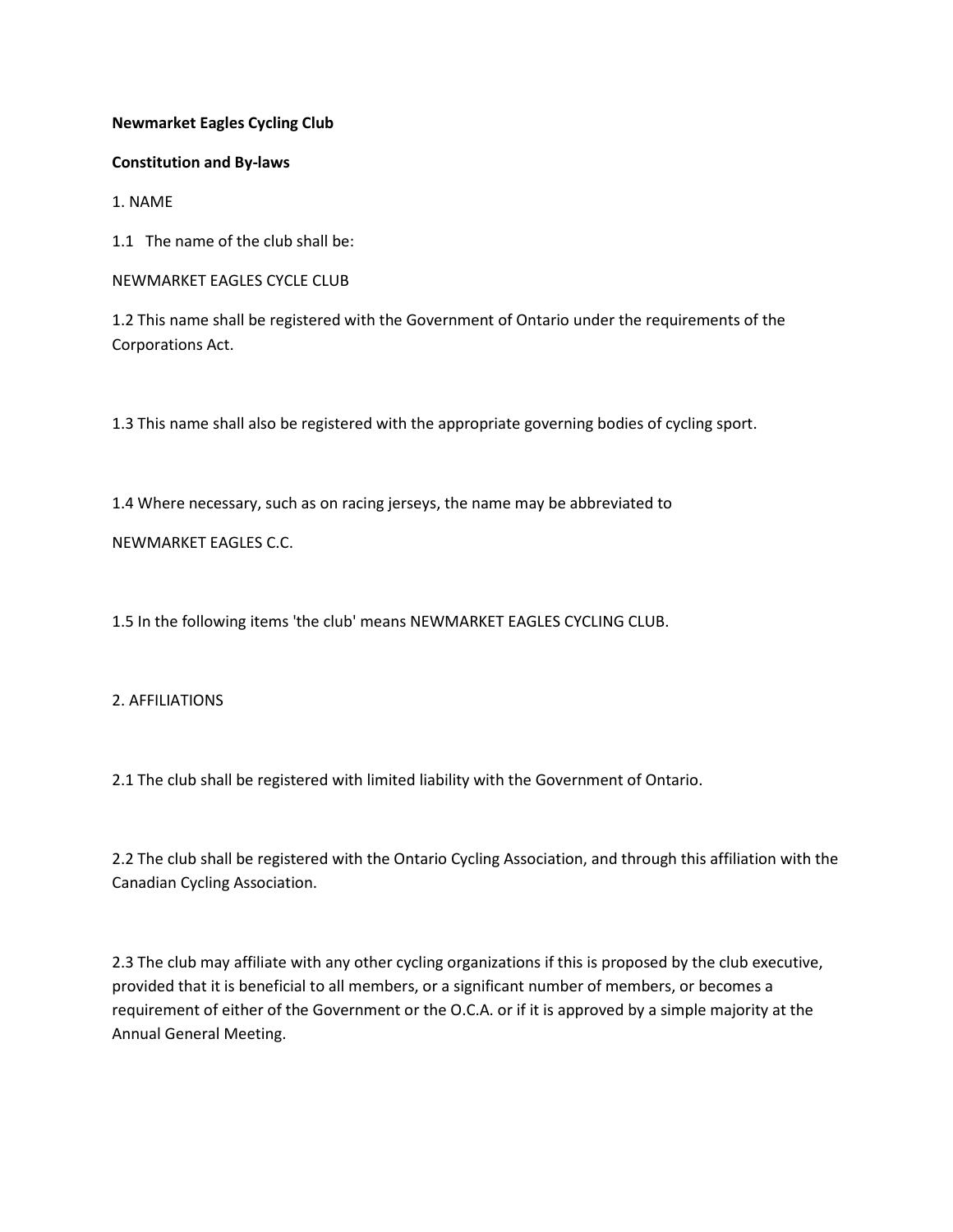2.4 Club members may join other bodies without restriction provided that this is not precluded by either of the two affiliate organizations noted above.

2.5 Members joining other clubs must clearly inform all concerned clubs and must designate one as their 'first claim' club, for whom they will participate in O.C.A. events.

# 3. OBJECTIVES

3.1 The primary objective of the club shall be to foster and promote the sport and pastime of cycling in all its forms.

3.2 The club shall organize various categories of events to promote racing, and shall organize training and pleasure rides.

## 4. OFFICERS

4.1 Officers of the club shall be elected for a term of one year commencing at the annual general Meeting at which they are elected and running until the Next Annual General Meeting when the following executive is elected.

4.2 Officers of the club shall be paid-up members in good standing, or life members.

4.3 The President shall direct the activities of the club and shall act as chairman at all meetings.

4.4 The Club Secretary shall keep minutes of all meetings, shall receive and send all correspondence for the club, shall fill in all forms, shall prepare agendas for meetings after discussions with the other officers and shall collect all matters relating to the club and retain it in such a manner that a complete records of the club activities can be maintained.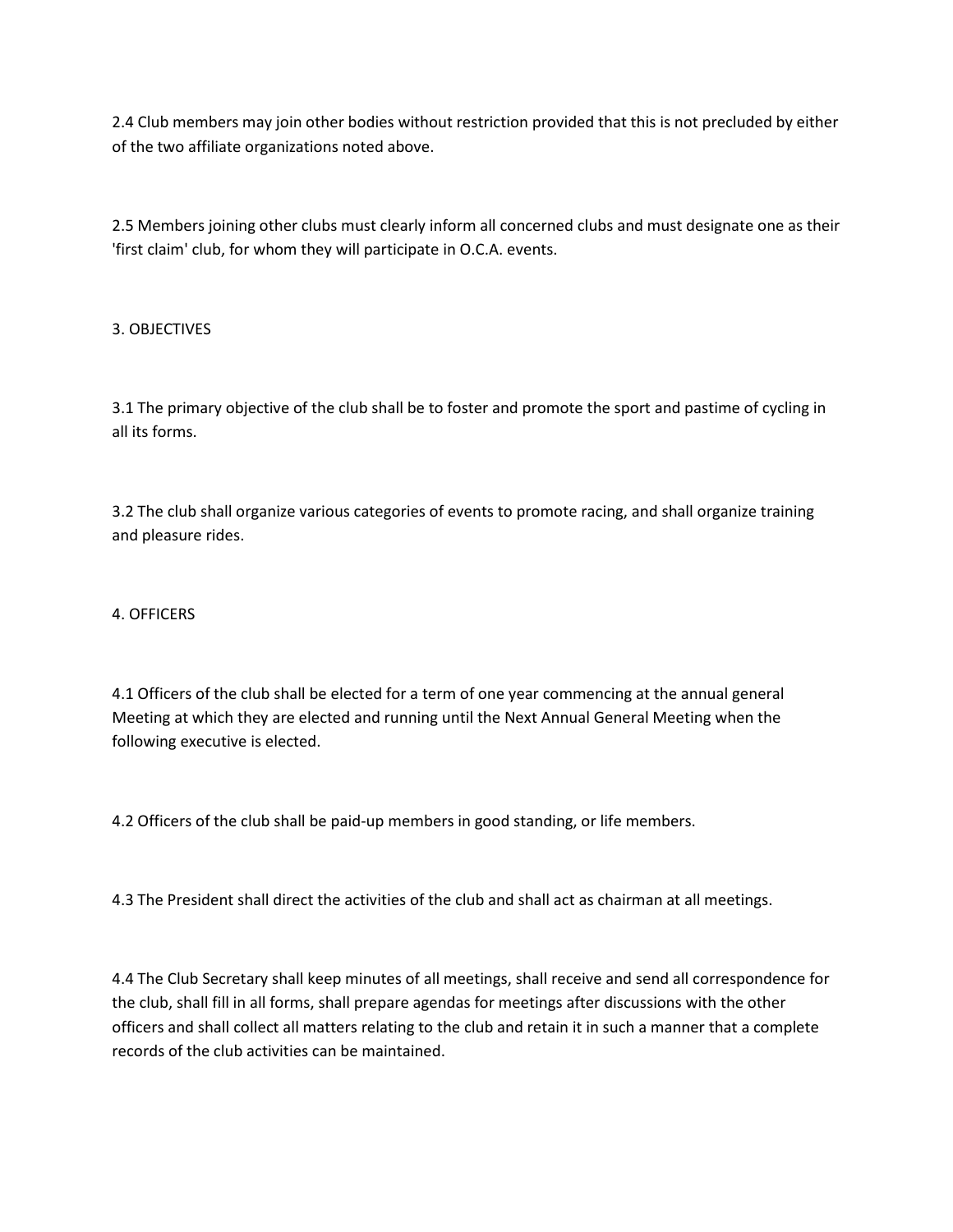4.5 The Club Treasurer shall attend to all financial matters of the club and shall keep complete records of all moneys in and out of the club account. He shall further take charge of any cash amounts received for the club and shall account for these and enter them into the accounts.

4.6 Until such time as the size of the club precludes it, the positions of Club Secretary and Club Treasurer shall be combined into one office.

4.7 The Racing Secretary shall attend to all matters regarding competitive events. He shall allocate dates and courses for races, attend date fixing meetings, organize race officials and advise the membership through the newsletter of relevant events.

## 5. MANAGEMENT

5.1 The management of the club shall be vested in the elected officials.

5.2 The term of the elected officials in one year, as noted in Section 4. If however any official becomes unable or unavailable to perform the requisite duties the remaining officials shall co-opt an additional club member to fulfill the duties of the replaced official.

5.3 Remedies exist in the constitution for the replacement of any or all of the club officials by means of a special general meeting and an appropriate vote.

5.4 The elected officials may co-opt or appoint any other members of the club to any other offices and functions which will enhance the club and its operations.

5.5 The appointment of such members and their terms of reference will be published in the club newsletter after their appointment.

5.6 All such co-opted officials shall be responsible to the executive and for any matters affecting the image or the financial affairs of the club shall refer to the executive for confirmation.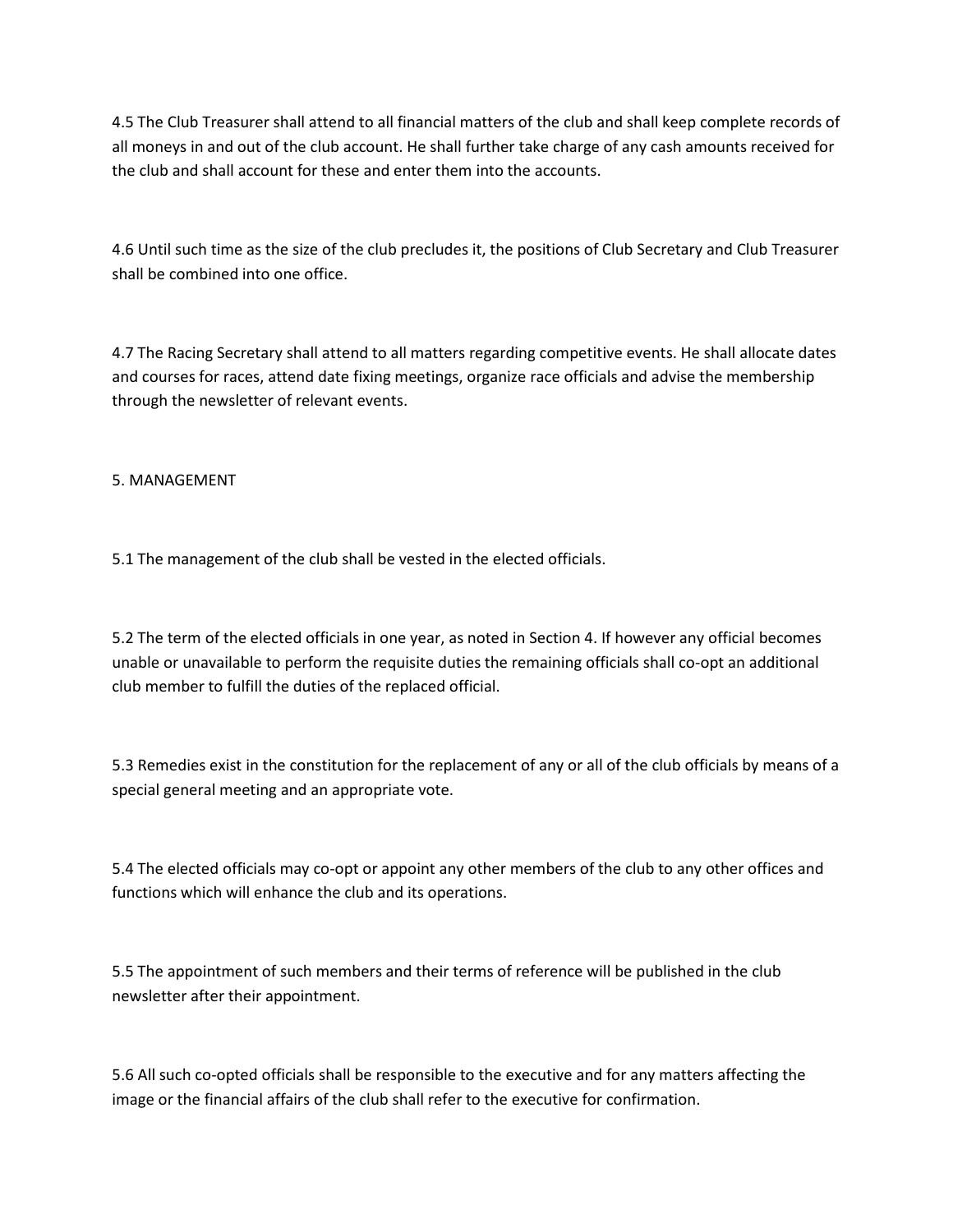5.7 In the event that any co-opted official is unable to perform the duties, or if their methods are not in conformation with the approach fo the management, then the duties of such official shall be terminated by mutual agreement with the committee, or, in the event of serious disagreement, by the elected officials alone.

5.8 In the event that the membership is in substantial disagreement with any of the elected officials, the membership has the option of calling a Special General meeting and offering a vote of confidence in regards to the official(s). In the event that the vote of confidence is not passed the official(s) concerned shall resign and a replacement shall be voted into office.

5.9 All club members are welcome at any club executive meeting. Your cooperation is requested in prior warning so that suitable space provisions can be made.

6. ANNUAL GENERAL MEETING

6.1 An Annual General Meeting shall be held after the end of the normal racing season and before the Club=s Annual Dinner. The meeting will generally be held in early November.

6.2 The A.G.M. will be held at a convenient location and will be advised to all members in the club newsletter postmarked or sent at least two weeks before the club date of the meeting.

6.3 The first purpose of the A.G.M. will be to receive reports from all elected officials and all others having conducted club business since the last Annual General Meeting.

6.4 The second purpose of the A.G.M. will be to consider amendments to the constitution and bylaws.

6.5 The A.G.M. will consider general business as well as any business raised those present.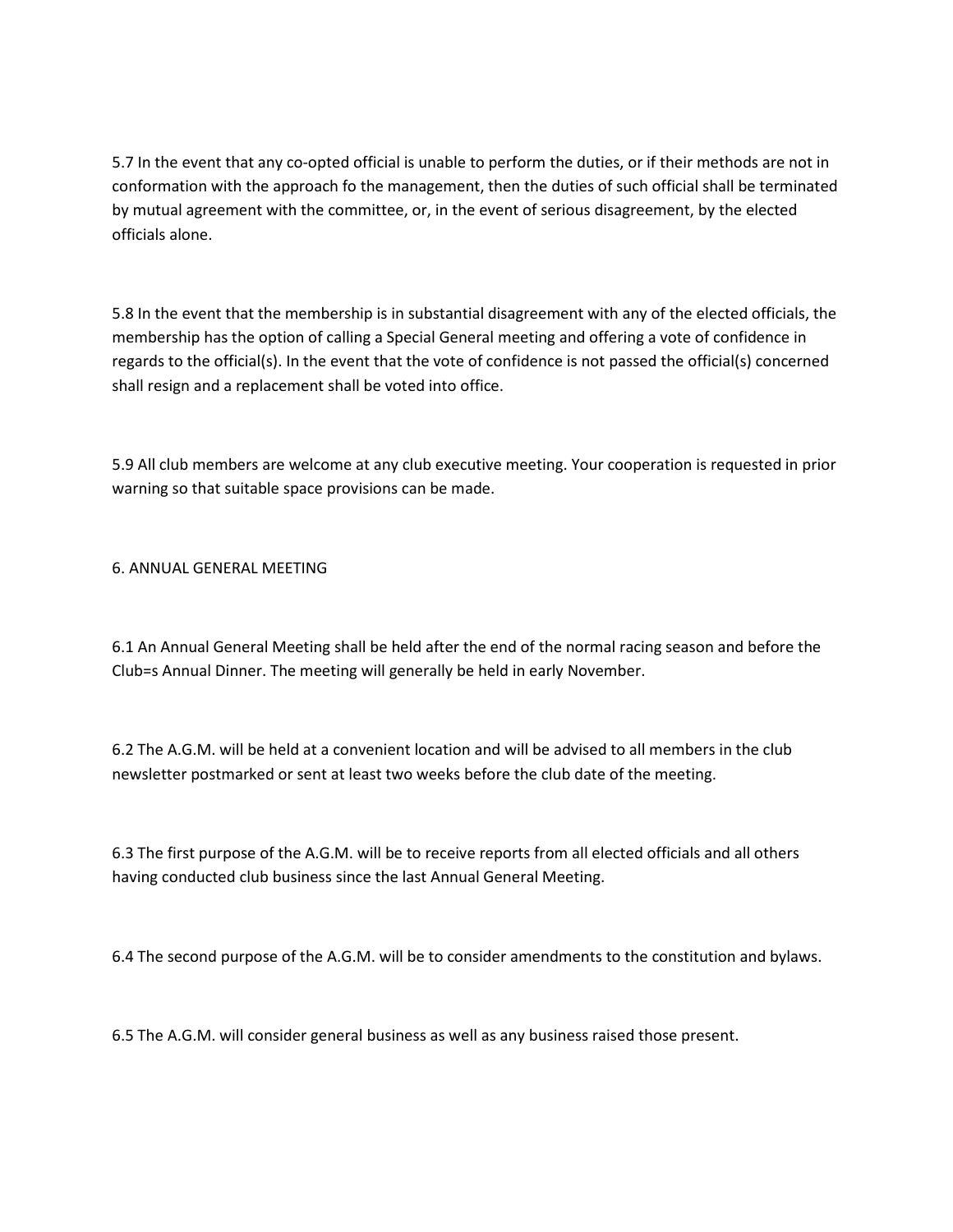7. OTHER MEETINGS

7.1 A Special General Meeting may be called by the secretary if so required by a petition form 20 or more paid-up members provided that the petition lists the business to be discussed at the special general meeting.

7.2 The secretary is to give written notice of the meeting to all members as noted in 6.2 above. Provided also there be not more than one Special General Meeting in one operating year.

7.3 The business at a Special General Meeting will be conducted in a similar manner to the Annual General Meeting.

8. ELIGIBILITY

8.1 Each paid up member in good standing shall be entitled to attend and shall have one vote.

8.2 Each person listed on a family membership application form shall be entitled to a vote.

8.3 Life members shall be entitled to a vote.

8.4 Proxy voting will be allowed at A.G.M.s and S.G.M.s provided that no member shall vote more than 10 proxies. Proxies shall generally be vested in the executive unless solicited by others. In this eventuality the person soliciting shall clearly indicate to the vote holder his position at the intended meeting.

9. CONDUCT OF MEETINGS

9.1 The Club President shall chair the meetings, or in his absence some other member of the executive.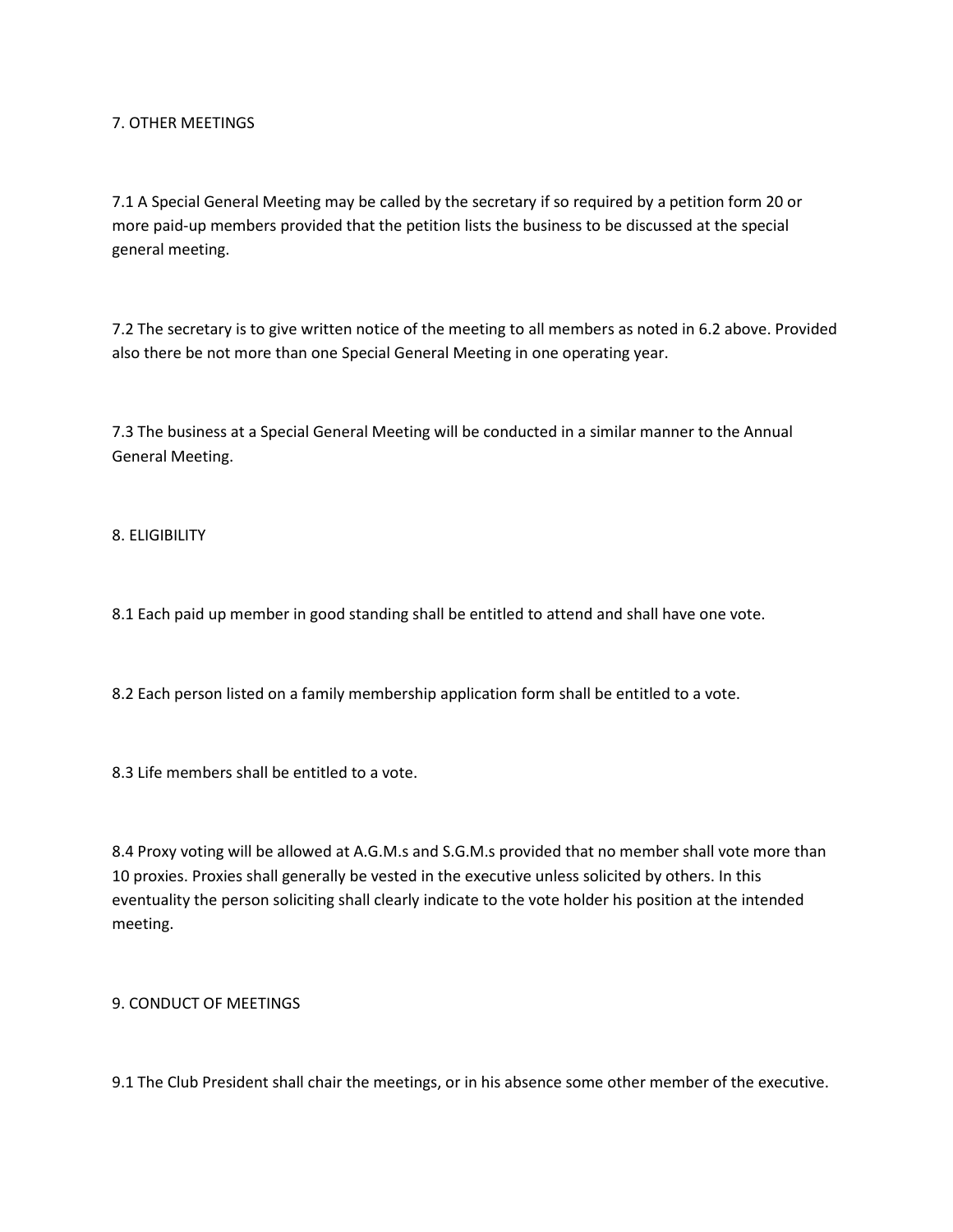9.2 The meeting shall be generally run in accordance with Roberts Rules of Order.

9.3 Motions shall be proposed and seconded and sufficient discussion shall be voted on by the body of the meeting.

9.4 Voting shall be by a show of hands and shall be carried or defeated by a simple majority.

9.5 The president, chairman need not vote, except in the event of a tie in which case his shall be the deciding vote.

9.6 A quorum consists of 20 members.

9.7 A quorum of the racing committee consists of 3 members of the committee.

10. FEES

10.1 Membership fees shall be as determined annually by the executive committee.

10.2 Fees shall be set for the following categories of members:

- Full Membership
- Junior Membership
- Family Membership

10.3 There shall be no annual fee for Life membership.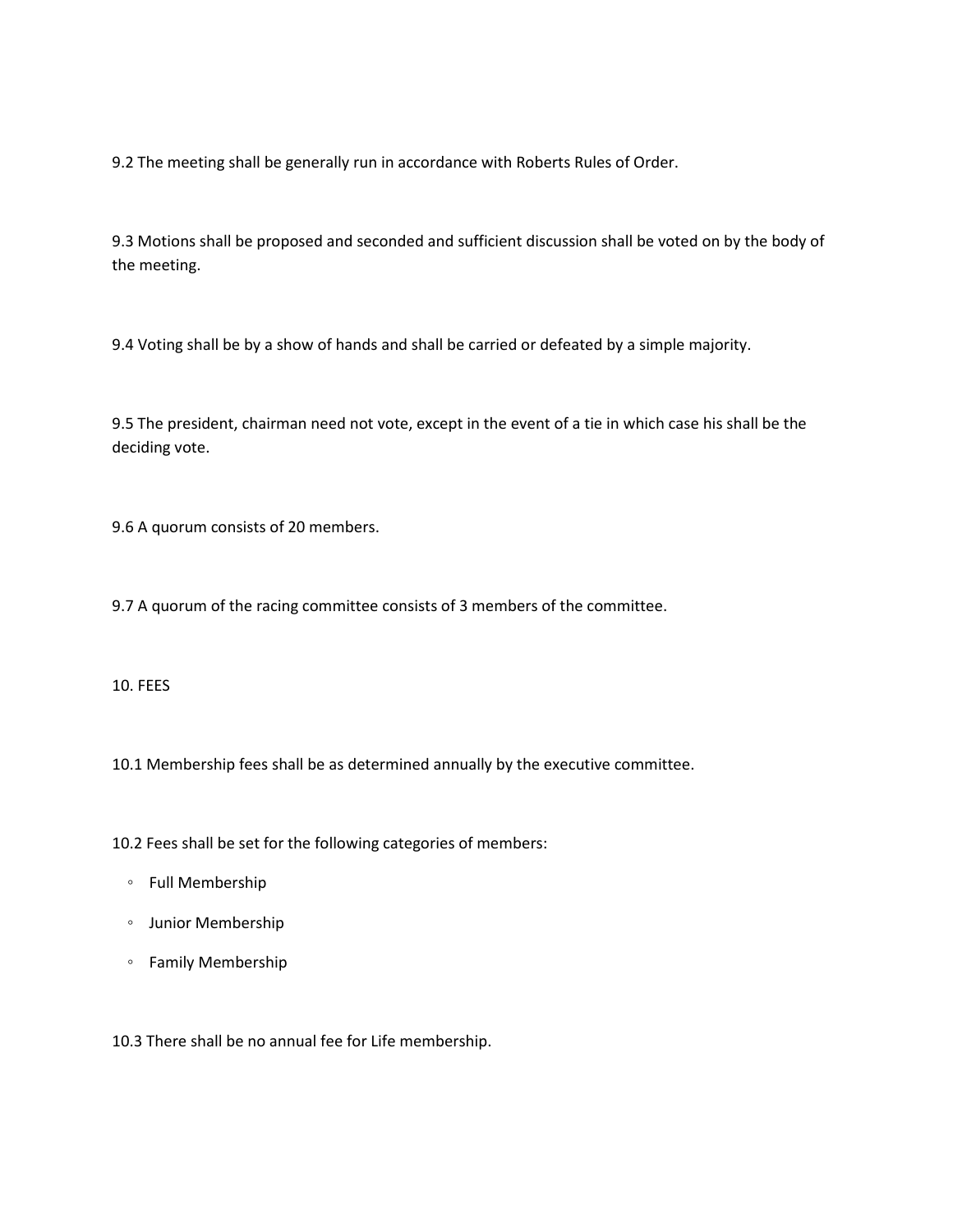11. FINANCE

11.1 The treasurer is to keep account of the club funds and is to maintain a bank account with chequing privileges. In the event that the funds may be more than required in the short term he may also open a higher interest account.

11.2 Cheques may be issued by any two of the executive, subject to checking with the treasurer as to the balance available and the correctness of the proposed transaction.

12. RACING RULES

12.1 All rules of the C.C.A. and the O.C.A. regarding conduct in races shall apply to club events except where specifically amended by the racing committee.

12.2 When the racing committee modifies or makes a ruling this shall be listed in a subsequent newsletter for the information of all riders. Any ruling shall come into force when made and agreed upon by a majority of a quorum of the racing committee.

12.3 For handicap trophy races riders must have ridden at least three time trials in the current season prior to the event, or they may be handicapped on the basis of he previous years net fastest time.

### 13. RACE ORGANIZATION

13.1 The racing secretary will organize and coordinate all club and open events. However he may appoint other club members to do the specific organization or parts of it for any particular event or series of events.

13.2 The organizer shall ensure that all competitors have signed a disclaimer before riding.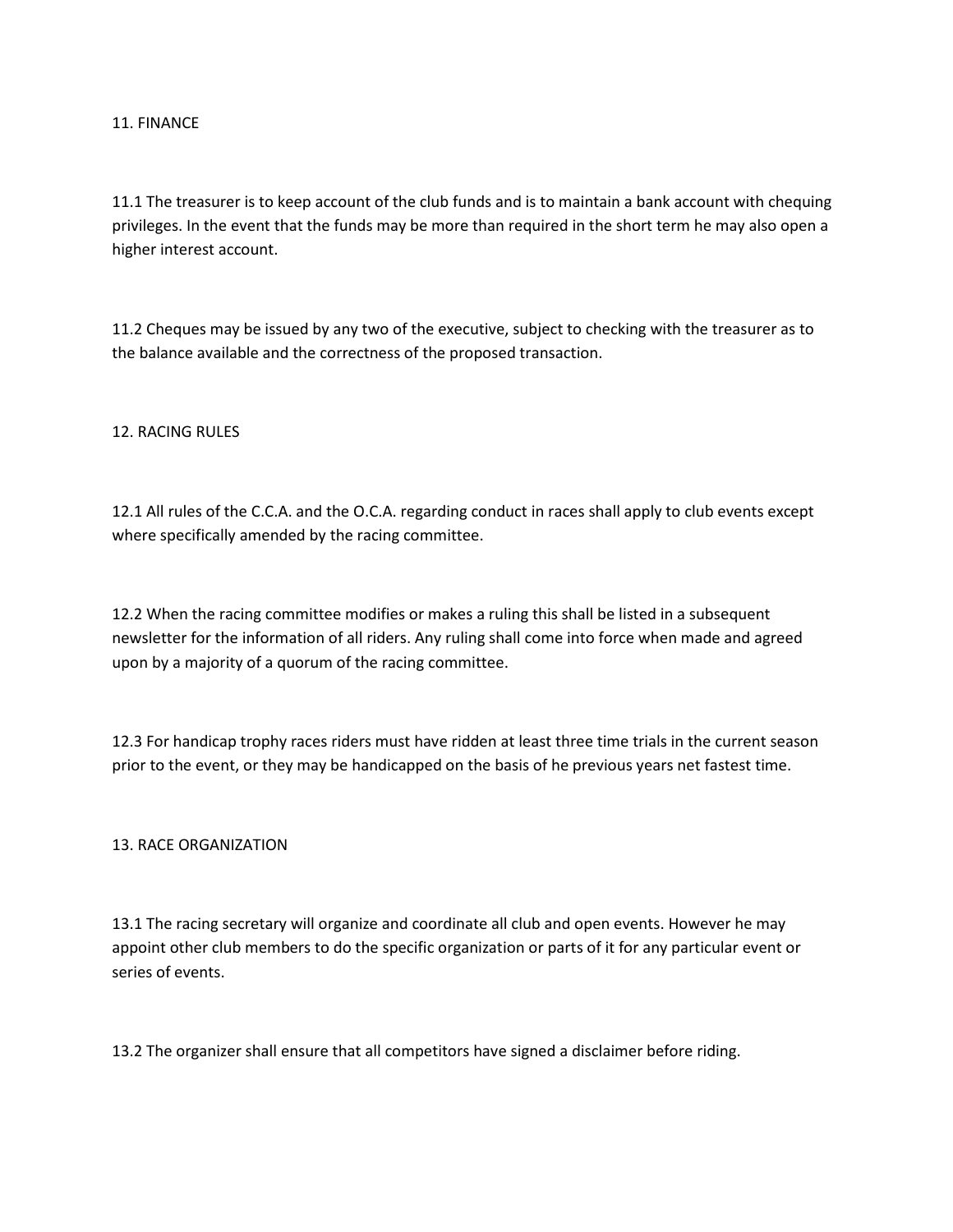#### 14. NEWSLETTER

14.1 A newsletter shall be issued to keep members advised of forthcoming events, news, changes, etc.

### 15. DISCIPLINE

15.1 Discipline shall be the responsibility of the racing committee for all matters pertaining to conduct in races.

15.2 The racing committee shall consist of the club president, secretary and racing secretary plus two other racing members appointed by the executive.

15.3 A list of alternates will be maintained such that if any member of the committee is not available at a time when a discipline or racing matter is to be discussed the first available person on that list shall become part of the committee for the matters in hand.

15.4 The racing committee shall have the power to admonish, warn, suspend from club competition or otherwise penalise any member or guest rider found to be in default.

15.5 For disciplinary infractions incurred in O.C.A. or similar events the committee MAY add club penalties to any penalty imposed by the O.C.A.

15.6 The racing committee shall not have the power to suspend a club rider for more than one month or a guest rider for more than 6 months.

15.7 Any serious infraction may be referred to the committee of the whole club at the A.G.M. or a S.G.M. This committee shall have the power to suspend up to Asine die@ any may even suspend from all club privileges and membership.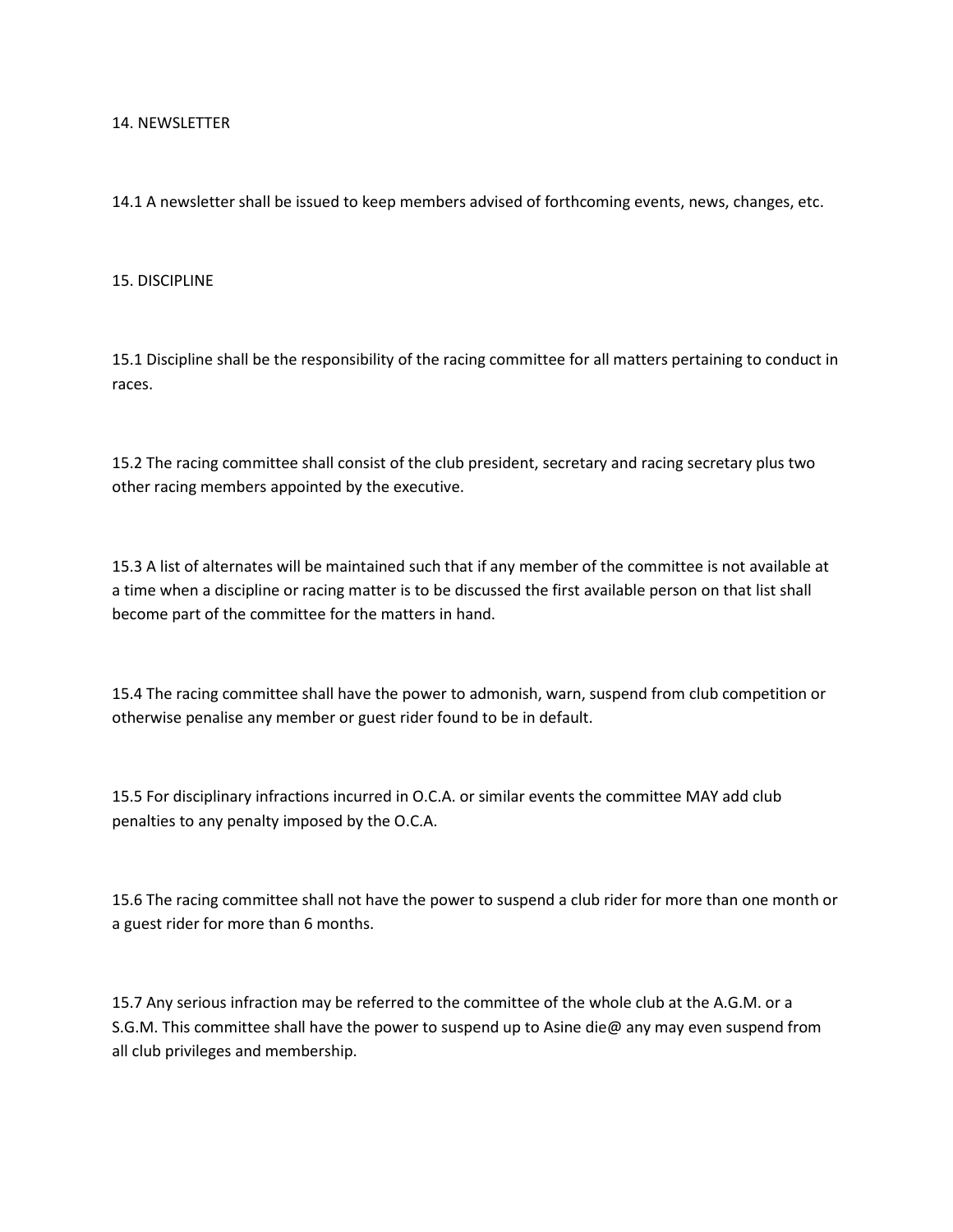### 16. TROPHIES

16.1 Club trophies are for paid up first claim club members in good standing. Points are only awarded for events ridden after club dues have been paid. AIn good standing@ means not under suspension, etc., from any of the various cycling bodies at the time the points are awarded, or the time when the trophies are presented.

16.2 In trophy events riders may only win one trophy per event, and that is in their age classification. Except if the rider declares to the organizer in writing before the event that he wishes to contend a higher category and agrees to opt out of his normal category.

16.3 Age limits are the same as O.C.A. requirements, (i.e.) Based on December 31 of the previous year.

16.4 All trophies shall be won in fair competition, and any alleged infractions or protests from participants or others shall be adjudicated by the Club=s racing committee prior to confirming the winner of the particular event or trophy. Any protest in this regard shall be lodged in accordance with the Club in accordance with O.C.A. regulations.

16.5 All trophies shall remain the property of the Newmarket Eagles Cycling Club, no matter how many times any particular individual might win their annual competition.

16.6 Any individual winning a trophy shall have the right to hold that trophy at his or her residence or business location until one week before the next scheduled awarding of the trophy provided that such trophy is cared for and insured or indemnified by the holder to the replacement value listed by the Club. The cost of the trophy shall be calculated on replacement cost and shall include all plinths, mounts and engravings.

16.7 The Club shall be responsible for engraving of the winners name on all trophies prior to awarding, or if this is not possible for any reason, then as soon as possible after the awarding.